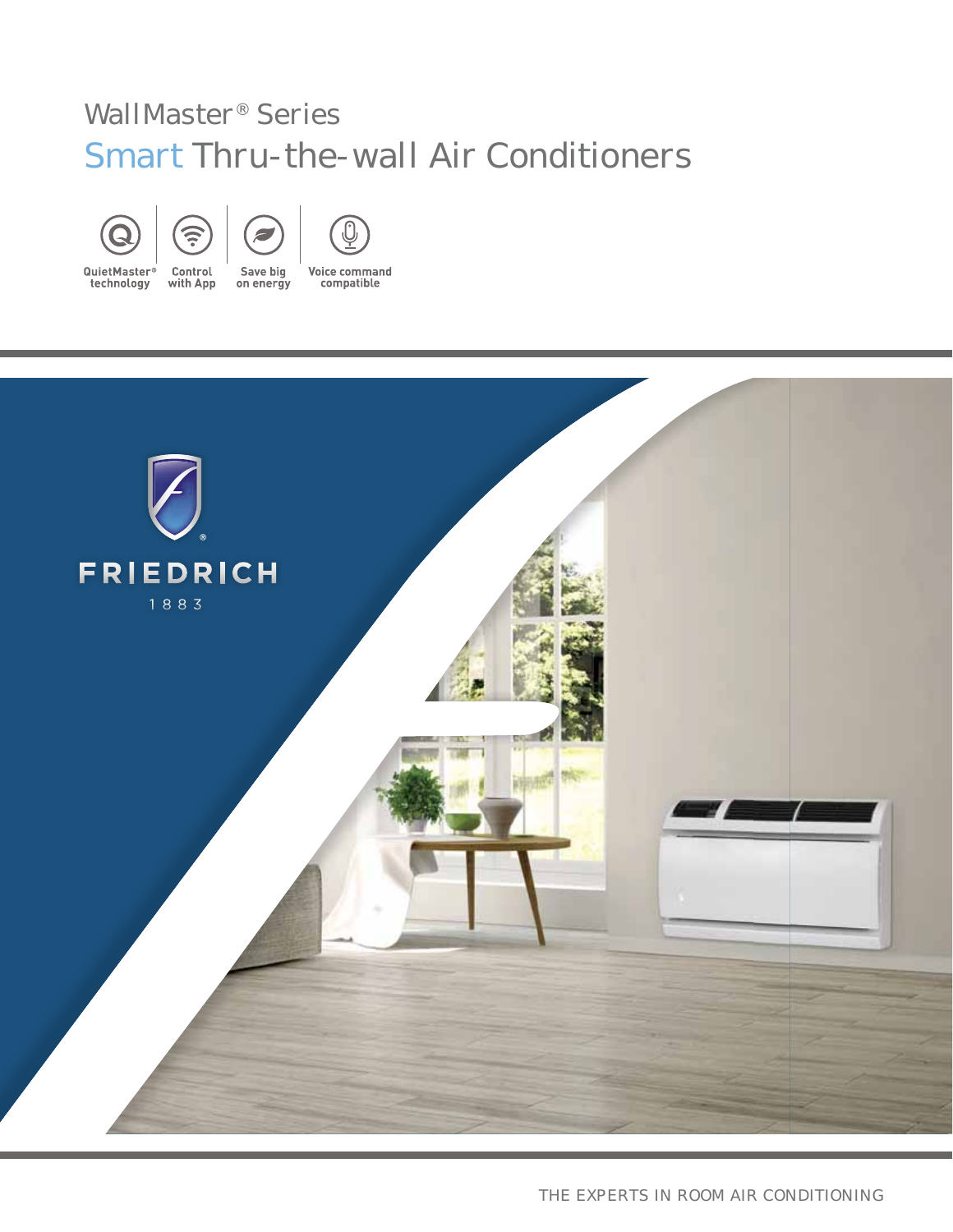# WallMaster® Smart Thru-the-wall Air Conditioners

# HOME OR AWAY, YOU'RE IN CONTROL WITH THE FRIEDRICHCONNECT™ APP.

Integrated Wi-Fi control from your smartphone. Also compatible with Amazon Alexa and Google Home.

## Connect in minutes

It's easy with our simplified set up process

### Easily set your home, away, and night time preferences

Set a seven-day custom schedule that fits your lifestyle

### You're in control anytime, anywhere

Power units off and on, increase or decrease a unit's set point temperature, change system cool, fan, heat, and auto settings and fan speeds

## Controlling multiple units is simple

With our advanced grouping program, you can control multiple units to work independently or as a single system. You can even invite other users to manage one or more of your units



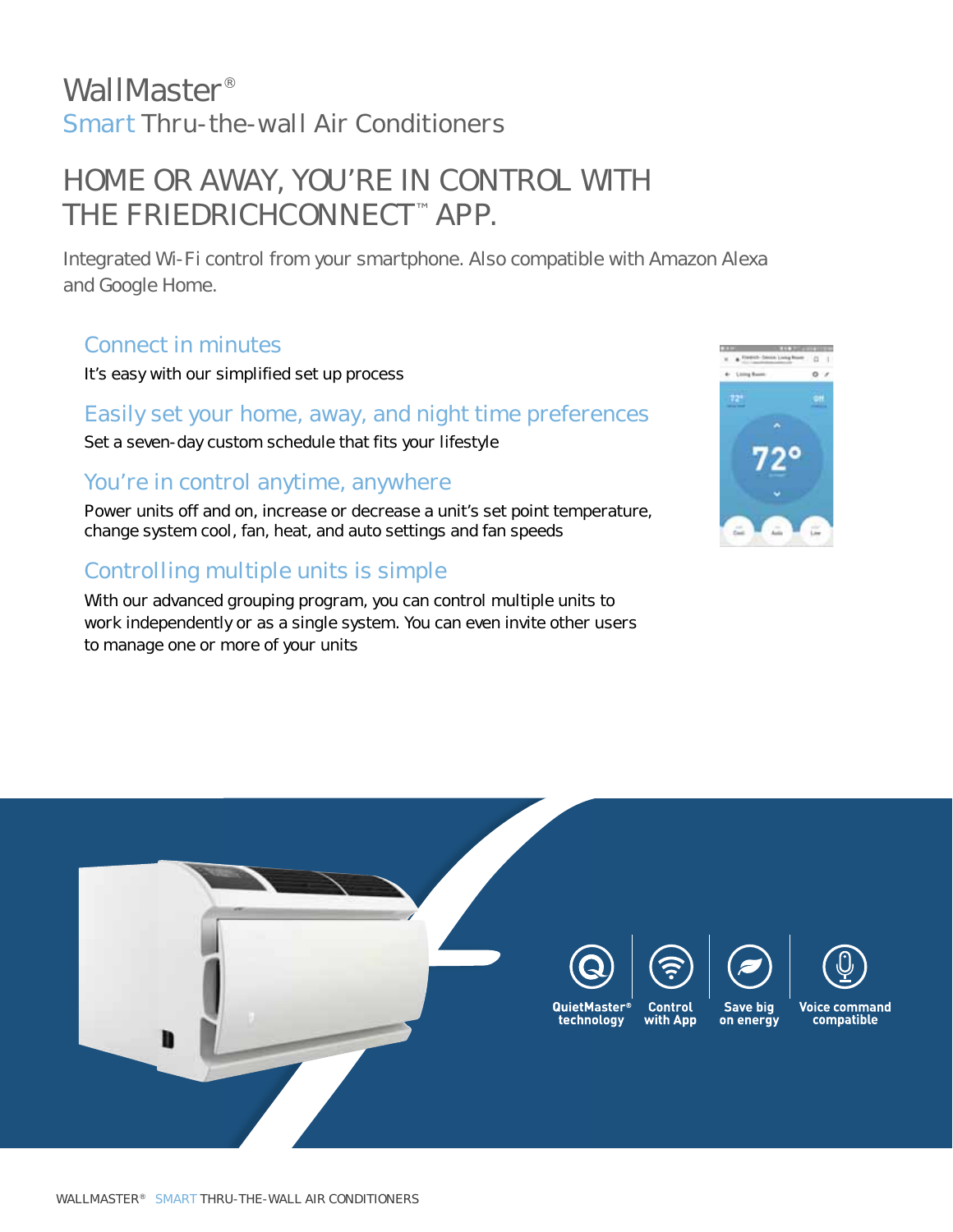### Unrivaled quality

WallMaster<sup>®</sup> is built to perform in the extreme conditions of commercial applications, but it's also perfect for today's home with the convenience and simple control today's consumers demand.

- **O** Dense, sound-blocking insulation
- **Q** Quiet rotary compressor mounted on large rubber grommets
- **B** Steel inner walls
- **4** Totally-enclosed commercial grade fan motor
- **B** Insulated air plenum prevents outside air and noise intrusion
- **o** Two resilient rings on motor mount prevent metal-to-metal contact, which eliminates extra vibration and noise.
- Solid steel blower wheel housing for maximum sound reduction.







### QuietMaster® technology

Building the quietest air conditioners begins with the design process and continues through the selection of superior components and materials.

It is shaped by skilled manufacturing and refined through on-going product testing in our engineering lab.

The result is a noticeably quieter cooling and heating experience, as much as 40% quieter than competitor's products.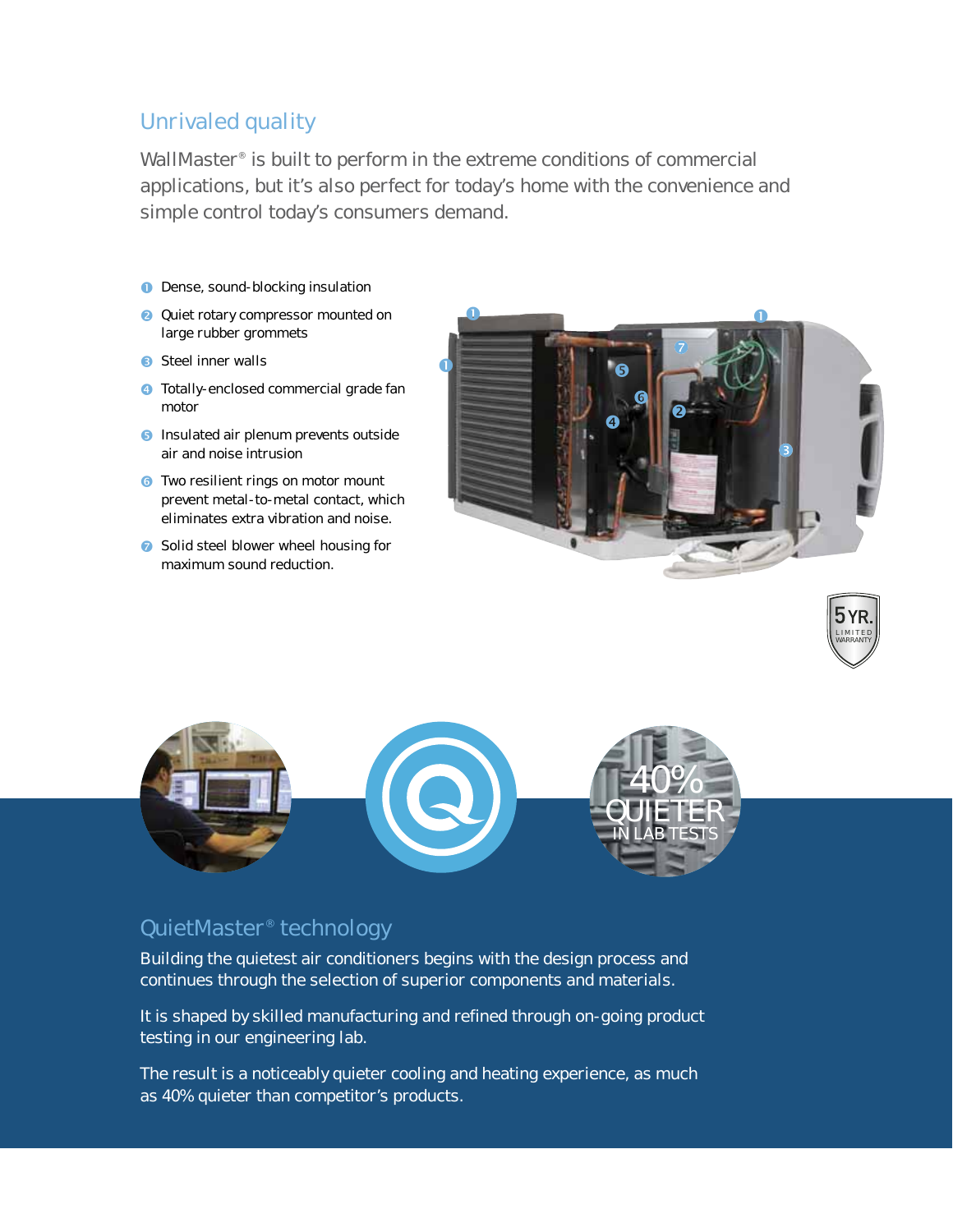#### Control via FriedrichConnect

- Built-in Wi-Fi
- Voice command compatible, Amazon Alexa/ Google Home
- Create customizable, 7-day schedules
- Advanced grouping of multiple units

#### Comfort & Convenience

- Premium remote control
- Smart Fan auto-adjusts fan speed to maintain desired temperature
- Check filter reminder
- Control panel lockout (ON/OFF)
- 3-speed fan
- Auto restart
- Electronic defrost control
- Individually adjustable louvers direct airflow to where it's needed most
- Washable, antimicrobial filter
- Money Saver® setting cycles the fan with the compressor
- Auto-changeover between cooling and heating (heat/cool models)

#### QuietMaster® technology

- Up to 40% quieter than competitive models
- Steel inner wall and extra dense insulation blocks outdoor noise
- Vibration isolating design and components reduce operating noise
- Precision engineering delivers maximum air flow and air dispersion at low sound levels

#### Durability & Quality

- Rotary compressor provides quiet, dependable performance
- Premium aluminum exterior grille
- Rifled copper tubing/high tech louvered fins for better efficiency
- Impact resistant front cover

#### Earth Friendly

- ENERGY STAR® qualified models,
- Multiple scheduling options save energy
- Temperature limiting for maximum low and high temperature settings
- Smart grid capable via participating energy provider
- Environmentally-friendly R-410A refrigerant used in all models
- Recyclable packaging

#### Safety & Security

- EntryGard® anti-intrusion protection secures chassis to sleeve to deter 'kick-in' intrusion
- UL listed for safe operation
- Insect barrier

#### Installation Features

- Mounts flush with the exterior wall
- Ideal for thicker wall installations, where side fins don't fit
- Firm grip handles on the chassis for easy installation and removal from wall sleeve



#### Heat and Cool Options

WallMaster Electric Heat models utilize an electric heat strip to provide warm air quickly. They can be used for primary heating in moderate climates and as supplemental heating in colder climates. They are ideal for rooms that are always 'too cold in winter'.

WallMaster Heat Pump WHT12A33A provides energy-efficient heating by extracting heat from the outside air. It can be used for primary heating in moderate climates and as supplemental heating in colder climates. It has back-up electric heat that will activate when outside temperatures are too cold for efficient heat pump operation.

Your Friedrich dealer or distributor can assist you in selecting the right WallMaster unit for your particular climate and application.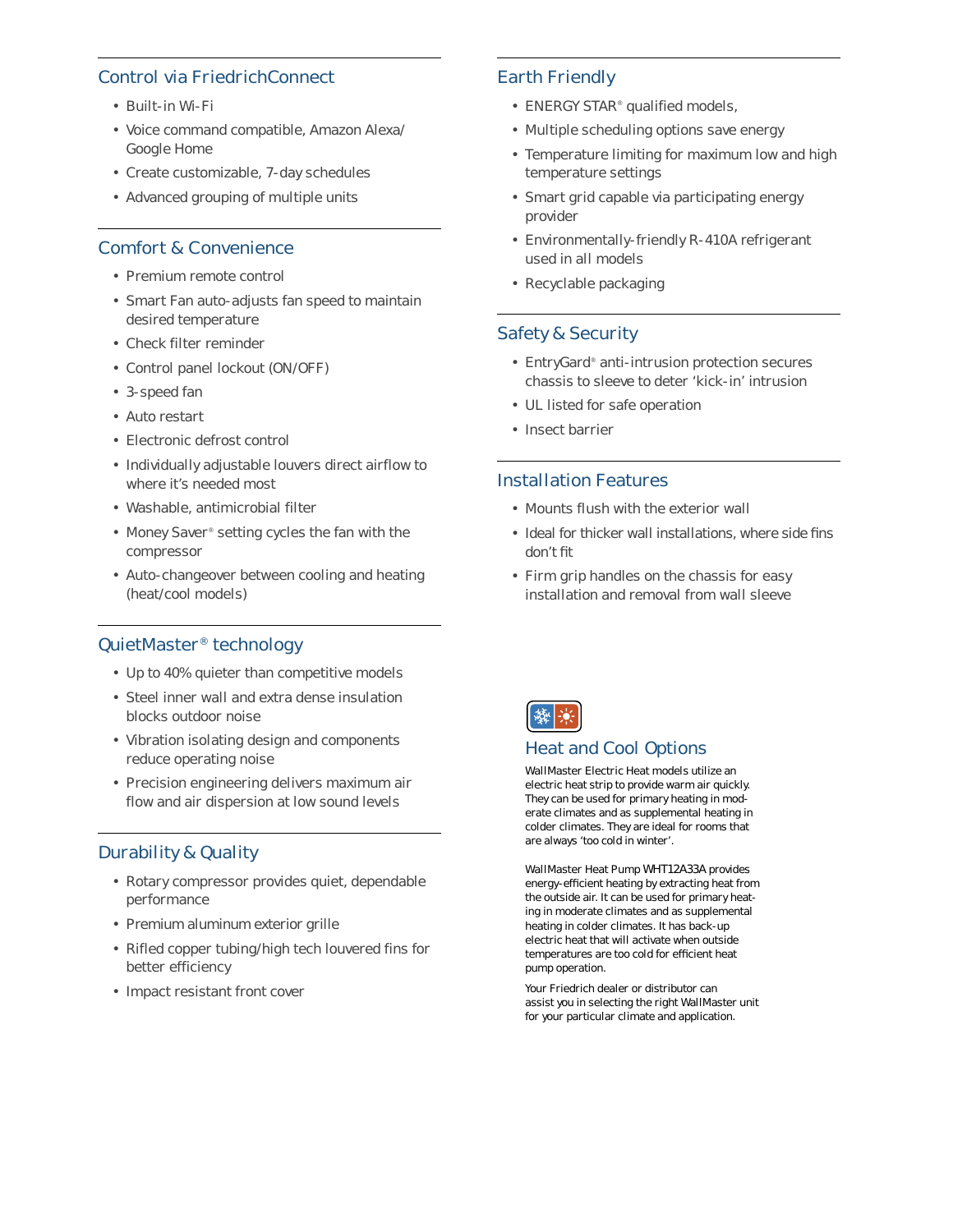### WSE SLEEVE/ EXTERIOR GRILLES



**Standard Grille**

Premium, expanded metal grille with powder coat paint. Ships with WSE sleeve.



**Optional Architectural Grille**- **AG** Premium extruded aluminum grille.

#### IMPORTANT:

Operating the air conditioner with incorrect rear grille or without Baffle Adapter Kit (on 19 ¾" deep sleeve) will recirculate discharge air and cause compressor overload to trip.

This will cause the unit to shut down temporarily and may lead to premature compressor failure.

#### CORRECT Vertical Louvers



INCORRECT Horizontal Louvers

#### **WSE Wall Sleeve**

Ships with standard grille (shown above) and standard galvanized steel inner panel and painted steel outer panel.



WSE sleeve Steel inner panel Outer weather panel

**Sites State** 

### INSTALLATION ACCESSORIES

#### **DK / Drain Kit**

Installed at the back of the unit and allows for attachment to condensate disposal system, if necessary or desired.



#### **IDK / Internal Drain Kit**

New construction applications where a condensate drain system has been built into the wall interior.



#### **BAK / Baffl e Adapter Kit**

Necessary when installing in a sleeve deeper than 16 3/4" deep, such as Fedders B sleeve (19 ¾" deep).

### A PERFECT FIT IN FEDDERS A & B\* 27" SLEEVES Replace old, inefficient 27" sleeve units with WallMaster



| Dimensions      | Friedrich<br><b>WSE Sleeve</b> | Fedders<br>A Sleeve | Fedders.<br>B Sleeve* |
|-----------------|--------------------------------|---------------------|-----------------------|
| Height (inches) | $16\frac{3}{4}$ "              | 163/4"              | 163/4"                |
| Width (inches)  | 27"                            | 27"                 | 27"                   |
| Depth (inches)  | 163/4''                        | 163/4''             | 1934″                 |

\*Installation in Fedders B sleeve requires a baffle adapter kit-BAK.

| Height  | Width               | Depth | Height Widtho<br>of Front Front | Width of         | Depth<br>with<br>Front | Minimum<br><b>Extension Into</b><br>Room with<br>Front |
|---------|---------------------|-------|---------------------------------|------------------|------------------------|--------------------------------------------------------|
| 15.3/4" | $26\frac{1}{2}$ 21" |       | 17 Va''                         | $27\,\mathrm{K}$ | $23$ $\frac{1}{4}$     | $7\frac{1}{2}$                                         |

### CHASSIS DIMENSIONS WSE SLEEVE DIMENSIONS

| Height | Width | Depth  | Depth<br>with<br>Front | <b>Minimum</b><br>Extension<br>Outside | Height    | Thru-the-wall<br><b>Finished Hole</b><br>Width | Max. Depth         |
|--------|-------|--------|------------------------|----------------------------------------|-----------|------------------------------------------------|--------------------|
| 163/4" | 27"   | 163/4" | $24$ $\frac{1}{4}$     | 9/16"                                  | $171/4$ " | $27$ $\frac{1}{4}$ "                           | $15\frac{5}{16}$ " |

NOTE: Chassis requires WSE sleeve (sold and shipped separately)